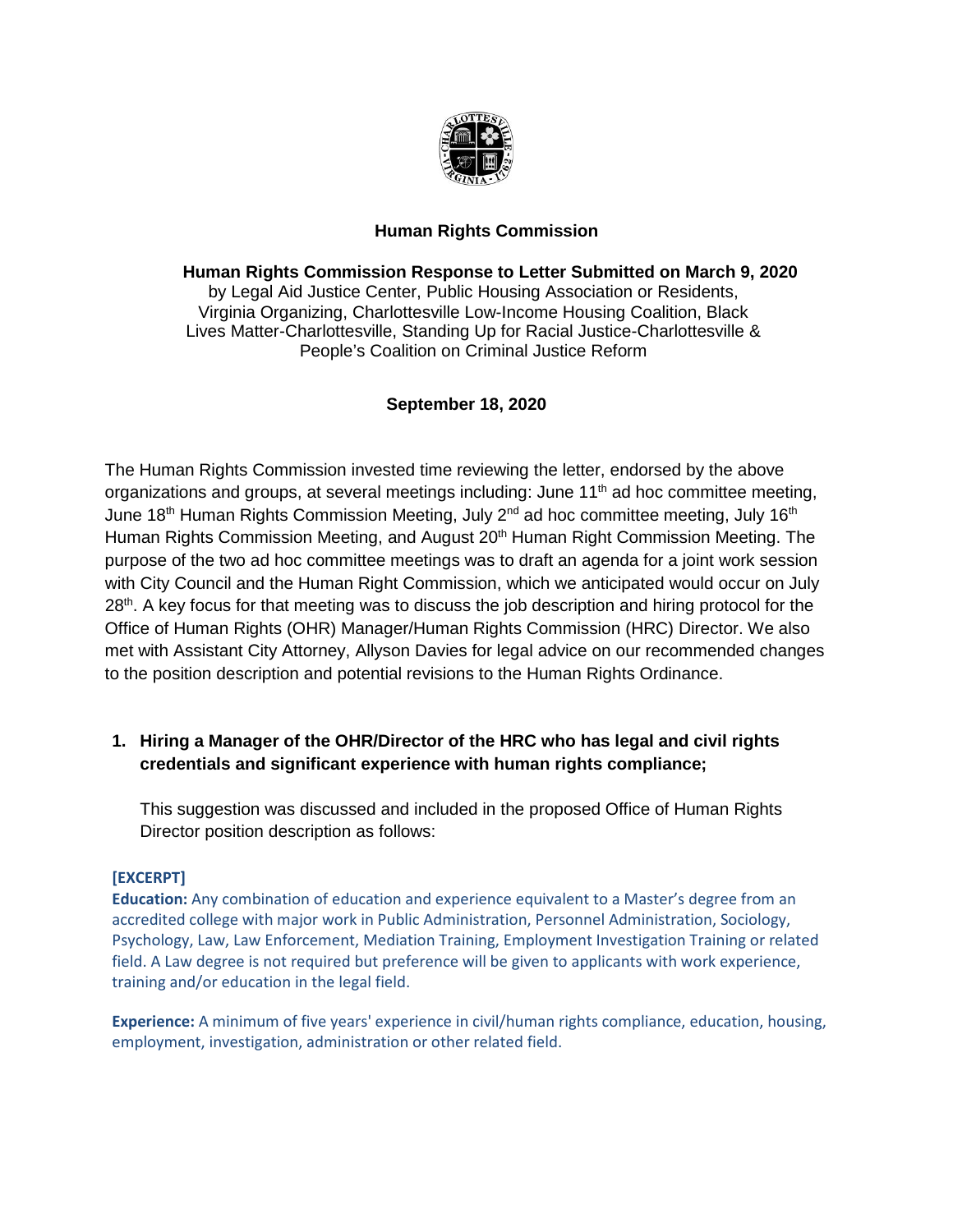**2. Revising the position description for the position of Manager/Director to include the skills necessary to direct, supervise and manage the mandated HRC task of conducting one major study of systemic discrimination per year and producing substantive policy recommendations to Council (We attach the original position description with some suggested modifications);**

This suggestion was discussed and included in the proposed Office of Human Rights Director position description as follows:

#### **[EXCERPT]**

#### **ESSENTIAL RESPONSIBILITIES AND DUTIES:**

- **Provides strategic leadership and planning for the Office of Human Rights to promote equity and ensure human rights alignment within and across the City of Charlottesville.**
- Administers and implements programs including discrimination prevention, education, voluntary compliance and outreach efforts to citizens, and community and business groups.
- Develops and disseminates human rights literature, reports, correspondence and memoranda to advance equity and human rights in our community.
- Interprets policy/procedures, and provides technical assistance and guidance to staff and volunteers; recommends alternative solutions to difficult negotiations.
- Researches and designs program evaluation criteria and methods; collects and reports performance measures for the Human Rights Office's programs.
- Prepares reports, correspondence, and memoranda including bi-annual reports to City Council.
- Conducts research on human rights issues and disseminates information to advance equity.
- **3. Changing the ordinance to direct the new Director of the OHR to work with the HRC to establish agreements with EEOC and HUD for workshare agreements (FEPA and FHAP) in order for the HRC/OHR to expand complaint investigations in housing and employment;**

This suggestion was discussed and included in the proposed Office of Human Rights Director position description as follows:

#### **[EXCERPT]**

#### **ESSENTIAL RESPONSIBILITIES AND DUTIES:**

● Develops partnerships that identify and address issues of discrimination on the basis of race, color, sex, religion, national origin, marital status, handicap, gender identity, sexual orientation, and/or age. This may include workshare agreements such as FEPA agreements with Equal Employment Opportunity Commission (EEOC) and FHAP agreements with the Department of Housing and Urban Development (HUD).

Regarding amendments to the Human Rights Ordinance:

- The HRC/OHR can enter into workshare agreements without any stipulations made to this effect in the Human Rights Ordinance.
- Amending the ordinance to specify into which agreements the HRC/OHR must enter is not legally advisable, as it binds the HRC/OHR to these particular agreements to the exclusion of others, thereby potentially limiting the HRC/OHR's enforcement authority,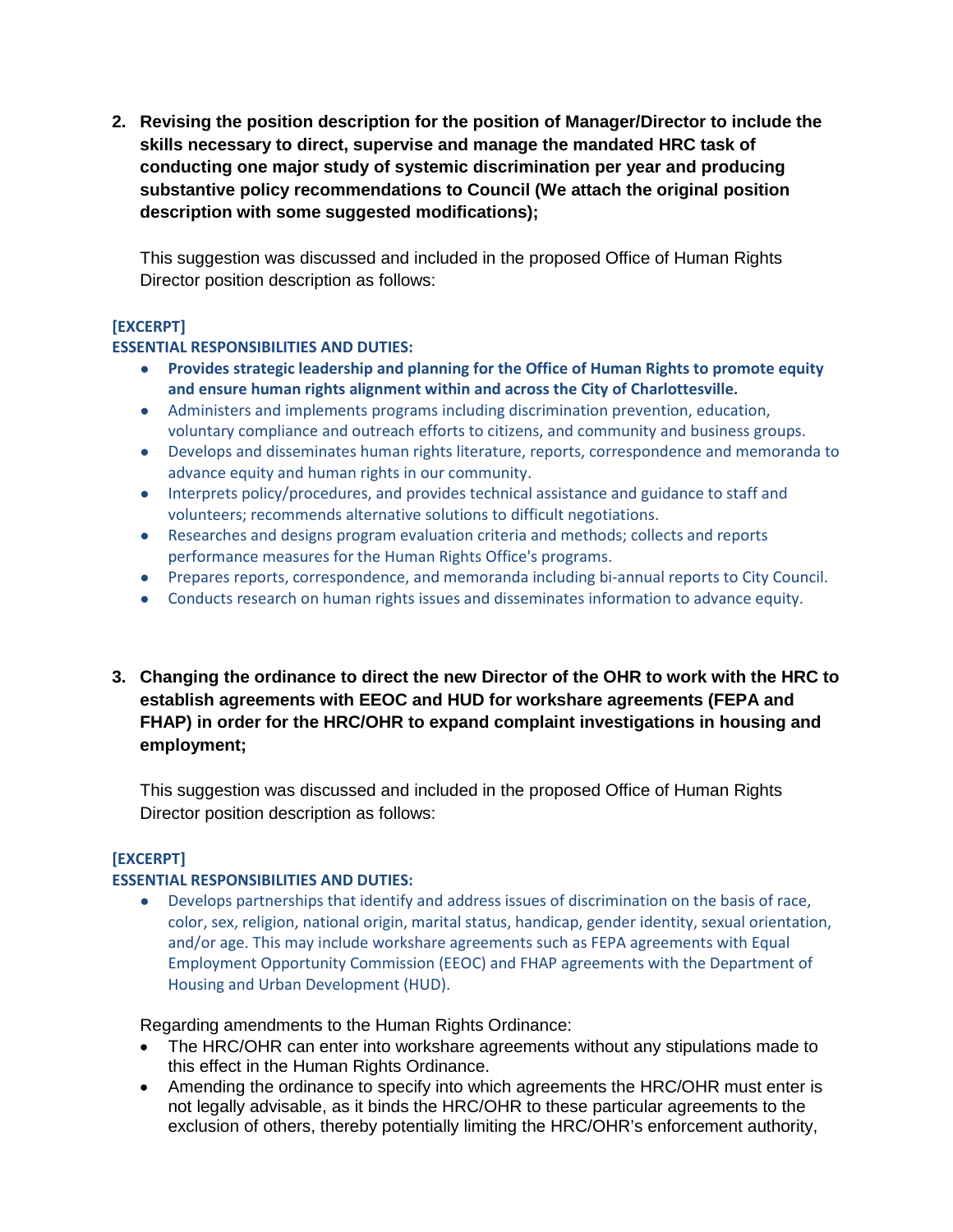should any changes occur that make these agreements unworkable or no longer the ideal enforcement mechanism.

- Furthermore, the HRC/OHR cannot enter into any workshare agreements without sufficient staff, or the budget to contract with such staff, to fulfill the obligations of intake counseling, investigation, determination, administration, and enforcement.
- Additionally, the Mayor has indicated that the hiring of a Deputy City Manager to oversee the HRC/OHR, the Office of Equity, Diversity, and Inclusion, the Police Civilian Review Board, the Department of Human Services, and the Department of Social Services is a pre-requisite to hiring an HRC Director/OHR Manager. This new Deputy City Manager will have the authority to oversee the hire of OHR staff and to guide the future path of the HRC/OHR.

# **4. Reduce the HRC membership back to 7 or 9 by using a first in, first out format for reducing its size for effective deliberation and action;**

As a Commission we discussed the recommendation on a few occasions. As a starting point, we agreed to check in with current Commission members with sporadic attendance to determine if they are able to maintain an active presence on the Commission.

The conversation highlighted the importance of maintaining a robust and active commission and to continue to utilize ad hoc committees for specific areas that needed focused attention.

On September 17, 2020, the HRC voted to adopt a proposed revision to the Human Rights Ordinance setting an upper limit of 15 members. This is proposed revision will be reviewed by the City Attorney's Office along with a host of other proposed revisions before being taken to Council for consideration.

# **5. Requiring that 4 HRC commissioners have subject-matter expertise in housing, health, employment, education and that at least 2 commissioners be from organizations representing citizens from historically marginalized communities affected by housing and employment discrimination;**

We discussed this recommendation but did not come to a vote or consensus. Currently, the recommendation is to highlight specific areas of expertise that are needed on the Commission in the application process, but not to specify a particular seat. Each of the areas recommended received support for consideration and representation.

# **6. Moving the OHR Director/HRC functions related to discrimination complaint compliance and major systemic studies of discrimination into the City Attorney's Office with direct oversight by Council;**

We explored this recommendation. While the HRC was in favor of the idea to separate the Human Rights Commission from reporting directly to the City Manager for potential conflict of interest reasons, we learned through Allyson Davies that we are not permitted to make this change.